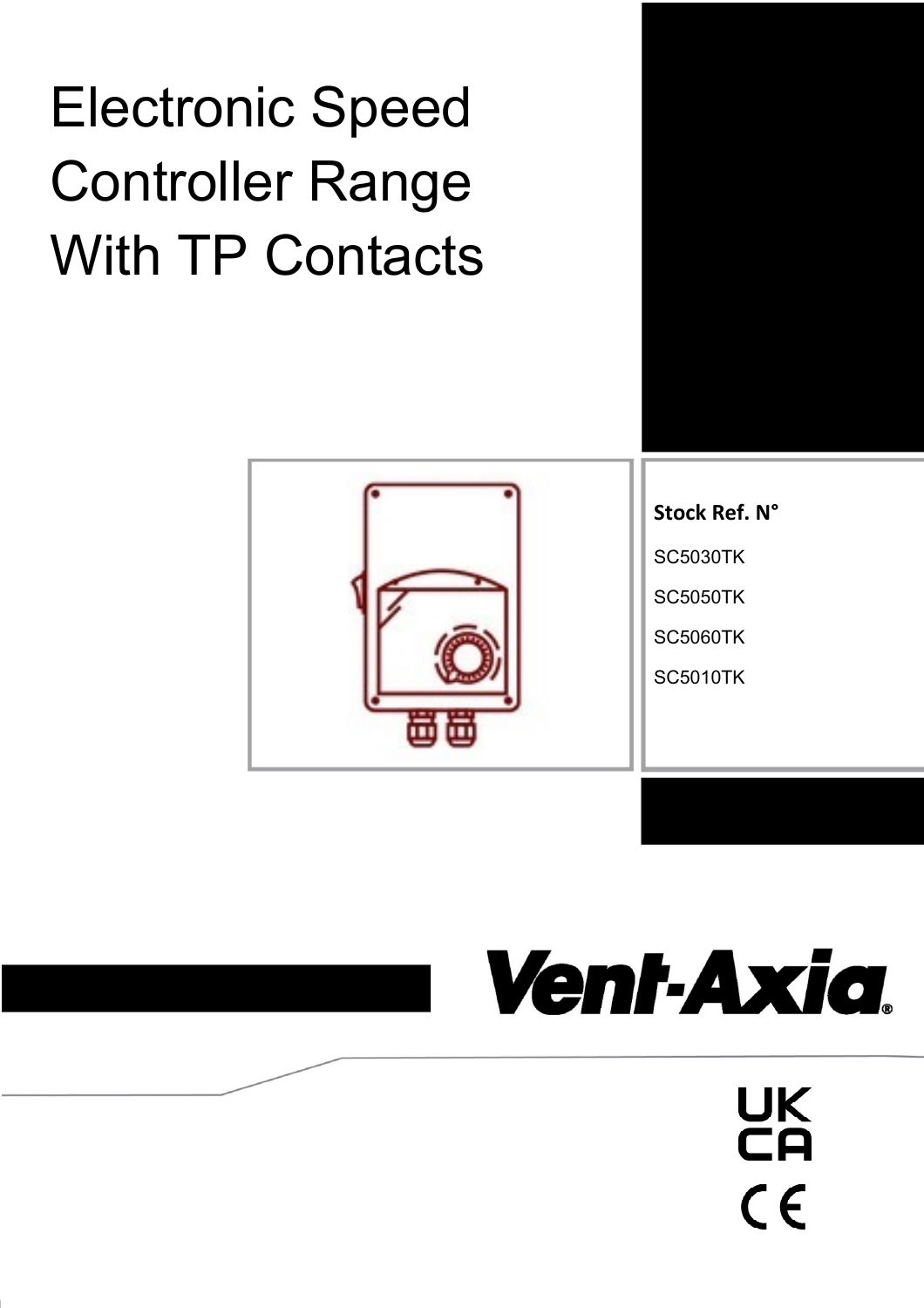## **Table of contents**

| <b>SAFETY AND PRECAUTIONS</b>                    | 3                       |
|--------------------------------------------------|-------------------------|
| <b>PRODUCT DESCRIPTION</b>                       | 4                       |
| <b>STOCK REF NUMBERS</b>                         | 4                       |
| <b>INTENDED AREA OF USE</b>                      | $\overline{\mathbf{4}}$ |
| <b>TECHNICAL DATA</b>                            | $\overline{\mathbf{4}}$ |
| <b>STANDARDS</b>                                 | 5                       |
| <b>WIRING AND CONNECTIONS</b>                    | 5                       |
| <b>OPERATIONAL DIAGRAMS</b>                      | 5                       |
| <b>MOUNTING INSTRUCTIONS IN STEPS</b>            | 6                       |
| <b>VERIFICATION OF INSTALLATION INSTRUCTIONS</b> | 8                       |
| <b>TRANSPORT AND STORAGE</b>                     | 8                       |
| <b>WARRANTY AND RESTRICTIONS</b>                 | 8                       |
| <b>MAINTENANCE</b>                               | 8                       |
|                                                  |                         |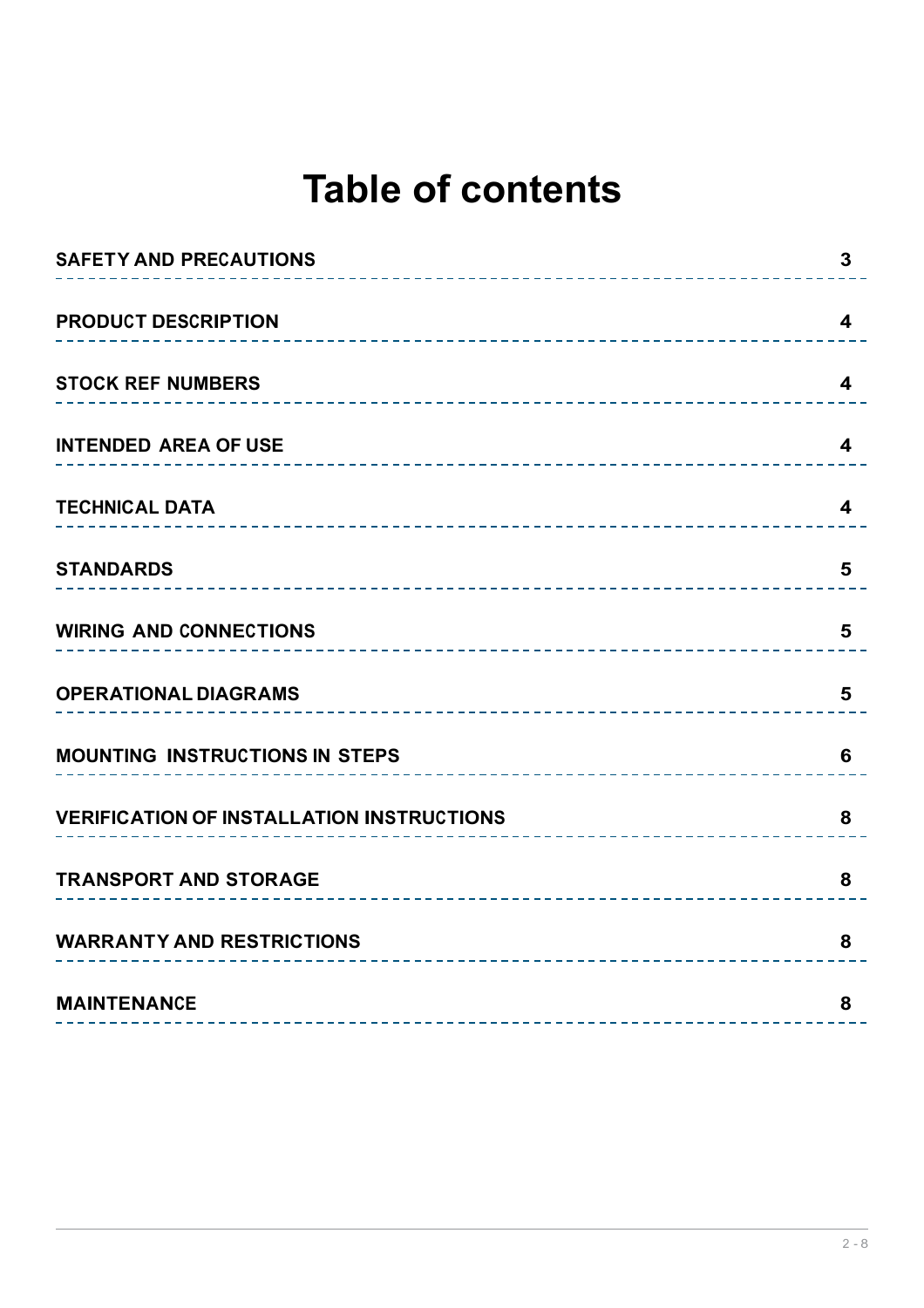## **SAFET Y AND PRECAUTIONS**

Read all the information, the datasheet, mounting and operating instructions and study the wiring and connection diagram before working with the product. For personal and equipment safety, and for optimum product performance, make sure you entirely understand the contents before installing, using, or maintaining this product.

For safety reasons, unauthorised conversion and / or modifications of the product are inadmissible.

The product should not be exposed to abnormal conditions, such as: extreme temperatures, direct sunlight or vibrations. Long-term exposure to chemical vapours in high concentration can affect the product performance. Make sure the work environment is as dry as possible; avoid condensation.

All installations shall comply with local health and safety regulations and local electrical standards and approved codes. This product can only be installed by an engineer or a technician who has expert knowledge of the product and safety precautions.

Avoid contacts with energised electrical parts. Always disconnect the power supply before connecting, servicing or repairing the product.

Always verify that you apply appropriate power supply to the product and use appropriate wire size and characteristics. Make sure that all the screws and nuts are well tightened and fuses (if any) are fitted well.

Recycling of equipment and packaging should be taken into consideration and these should be disposed of in accordance with local and national legislation / regulations.



In case there are any questions that are not answered, please contact your technical support or consult a professional.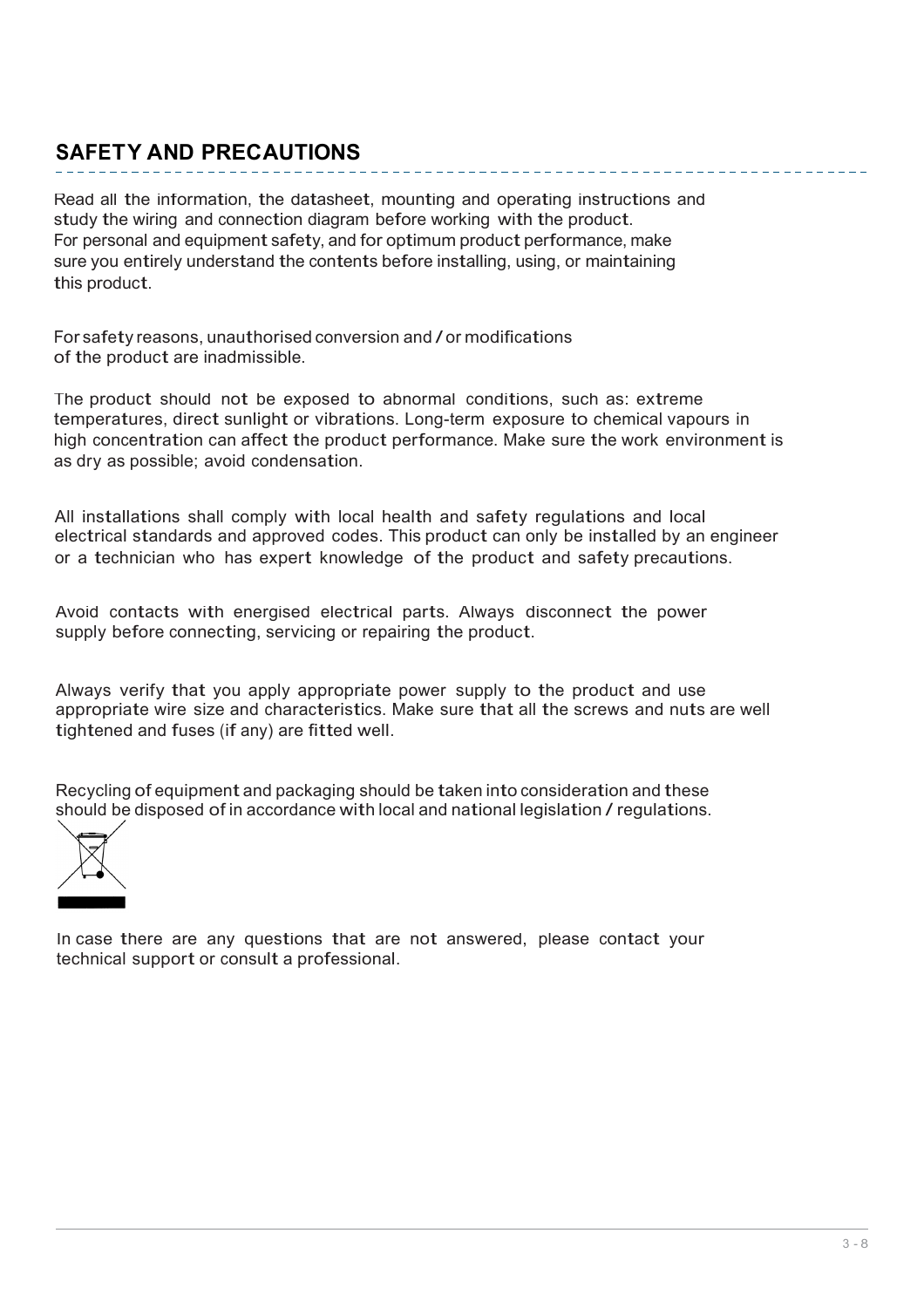## **PRODUCT DESCRIPTION**

The electronic speed controllers regulate the speed of single-phase (110—240VAC /50—60Hz) voltage controllable motors by varying the supplied voltage. The controllers offer automatic voltage controllable motors by varying the supplied voltage. The controllers oner automatic<br>power supply detection, thermal contacts (TK) for motor overheating protection, an alarm output,<br>NO (open contact) and NC (closed speed are internally adjusted via trimmers. The series features an unregulated output for connecting a valve, lamp, damper, etc. The output is regulated by a potentiometer in the ror connecting a valve, lamp, damper, etc. The output is regulated by a potentic<br>range between the minimum output voltage and the supply voltage.<br>There are two start-up modes - kick start and soft start, selectable via a j

## **Stock Ref. Nos**

| Stock Ref Nos   | Rated max. current (A) | Fuse $(5*20mm)$ , $(A)$   |  |  |
|-----------------|------------------------|---------------------------|--|--|
| <b>SC5030TK</b> | 3,0                    | F5,0 AH 250 VAC           |  |  |
| <b>SC5050TK</b> | 5,0                    | F8,0 AH 250 VAC           |  |  |
| <b>SC5060TK</b> | 6.0                    | (6,3*32) F10,0 AH 250 VAC |  |  |
| <b>SC5010TK</b> | 10,0                   | (6,3*32) F16,0 AH 250 VAC |  |  |

## **INTENDED AREA OF USE**

- Fan speed control of voltage controllable motors in ventilation systems
- For indoor use only

## **TECHNICAL DATA**

- Supply voltage: 110–240 VAC / 50–60 Hz
- Power switch with LED indication
- Automatic supply voltage detection
- **Regulated output current rating: Imax. = 3 A / 5A / 6 A / 10 A, depending on the product version**
- **Unregulated output current rating: Imax. = 2 A**
- Alarm output current rating: Imax.  $= 0.5$  A
- Soft start or kick start mode
- Trimmers for minimum and maximum output voltage adjustment
- Normal operation green LED indication
- Alarm operation red LED indication
- Enclosure:
	- ► plastic R-ABS, UL94-V0
	- ► grey colour (RAL 7035)
- Protection standard: IP54 (according to EN 60529)
- Storage temperature: -40—50 °C
- Operating ambient conditions:
	- ► temperature: -20—35 °C
- ► rel. humidity: 5—95 % rH (non-condensing)
- Storage temperature: -40–50 °C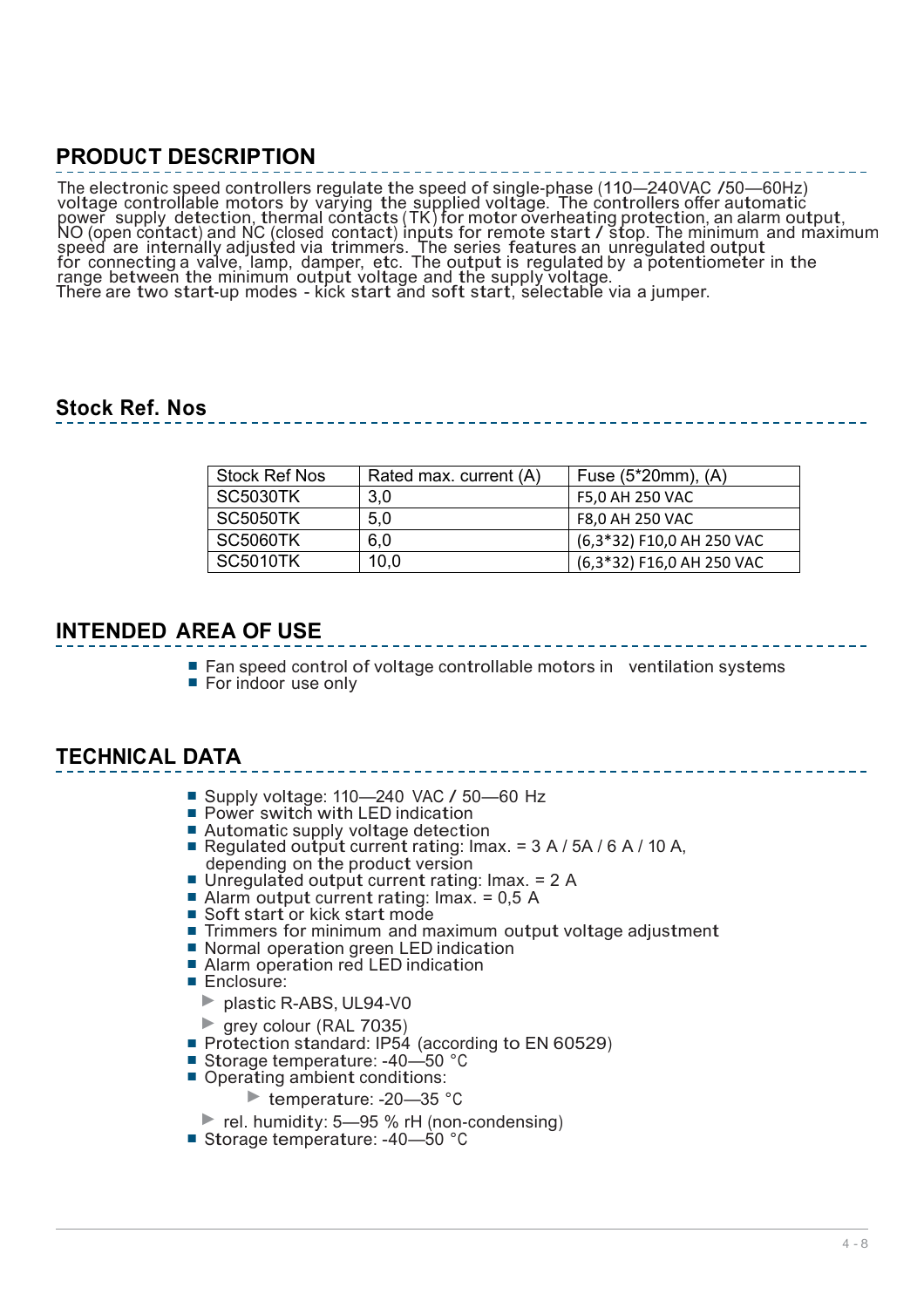## **STANDARDS**

- Low Voltage Directive 2014/35/EC
- EMC 2014/30/EC: EN 61000-6-2: 2005/AC:2005,
- EN 61000-6-3:2007/A1:2011/AC:2012, EN 61326-2-3:2013
- WEEE Directive 2012/19/EC ■ RoHs Directive 2011/65/EC
- 

## **WIRING AND CONNECTIONS**

L Line, power supply (110-240 VAC / 50-60 Hz) N Neutral L1 Unregulated output, Imax. = 2 A PE Earth terminal U2 Requiated output to the motor - neutral U1 Regulated output to the motor - line TK Thermal cut-out contact AL Alarm output, Imax. = 0,5 <sup>A</sup> NO Normally open contact NC Normally closed contact Cable cross section: max. 2,5 mm2 Connections Cable gland clamping range: 5—10 mm

(SC5060TK & SC5010TK) 3—6 mm

## **OPERATIONAL DIAGRAMS**

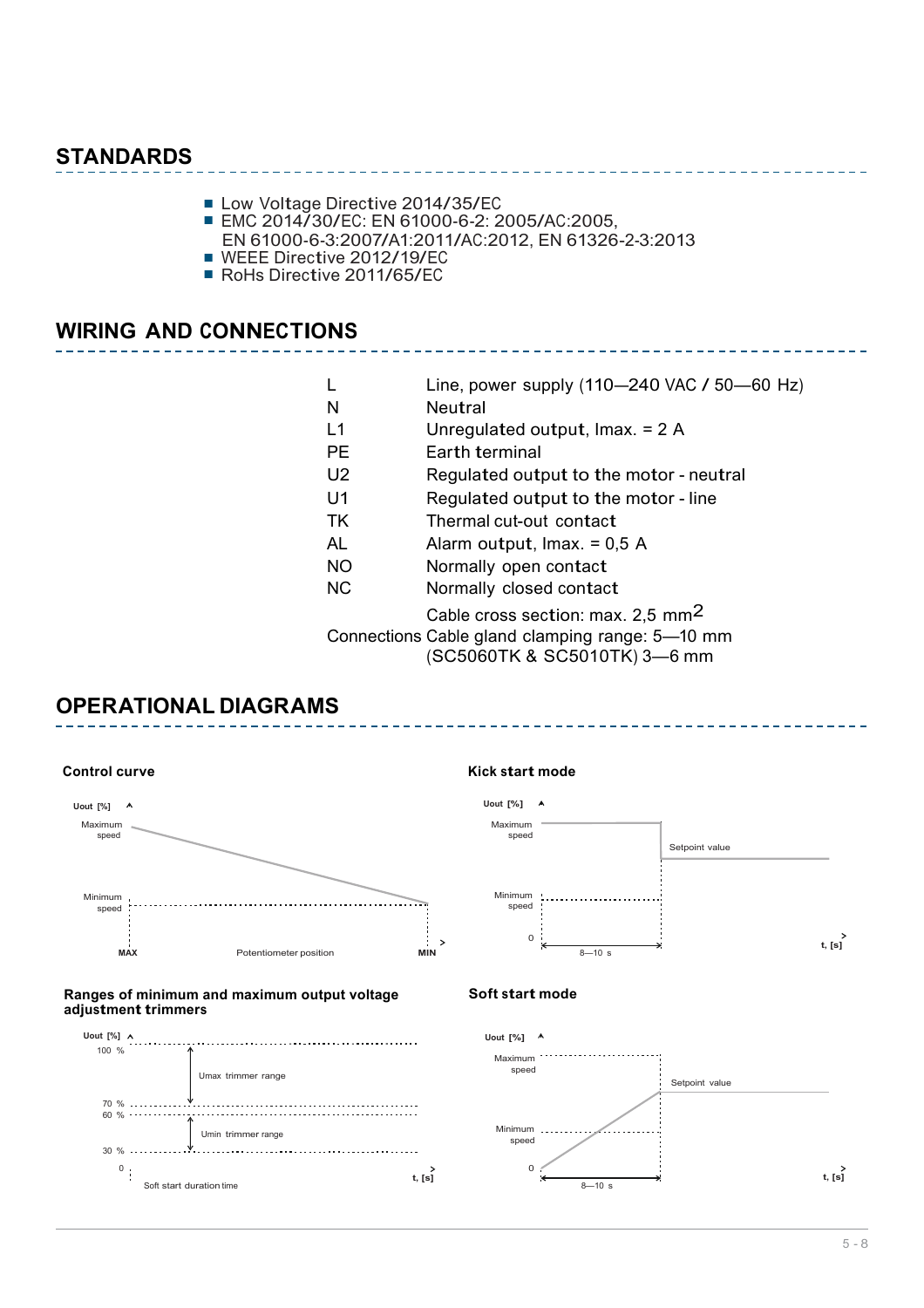## **MOUNTING INSTRUCTIONS IN STEPS**

Before you start mounting the controller, read carefully **"Safety and Precautions**". Choose a smooth surface for installation (a wall, panel, etc.).

#### **Follow these steps:**

- **1.** Make sure that the controller is switched off.
- **2.** Unscrew the front cover and open the enclosure. Mind the wires that connect the potentiometer with the printed circuit board.
- Fix the unit to the wall or panel using the provided screws and dowels. Mind **3.** the correct mounting position and unit mounting dimensions. (See **Fig. 1** *Mounting dimensions* and **Fig. 2** *Mounting position*.)

#### Fig. 1 Mounting dimension **Fig. 2 Mounting position**





| <b>Stock Ref Nos</b>               | A        | в                |      |                 |         |               |
|------------------------------------|----------|------------------|------|-----------------|---------|---------------|
| <b>SC5030TK</b>                    | $162$ mm | 96mm             | 75mm | 71mm            | 108.8mm | $\varphi$ 4.2 |
| <b>SC5050TK</b>                    | 162mm    | 96 <sub>mm</sub> |      | $93mm$   $71mm$ | 108.8mm | $\varphi$ 4.2 |
| <b>SC5060TK</b><br><b>SC5010TK</b> | $205$ mm | $124$ mm   97mm  |      | $102$ mm        | 140mm   | Ø4.6          |

- **4.** Insert the cables through the cable glands and do the wiring according to the wiring diagram (see **Fig. 3**) while adhering to the information from section "**Wiring and connections**" above.
- **4.1** Connect the motor / fan (terminals U2, U1 and PE);
- **4.2** Connect the power supply terminals (terminals L and N);
- **4.3** If applicable, connect the unregulated output (terminals L1 and N). It can be used to supply a 230 VAC valve, lamp, etc. L1 is powered while the regulated output is active and connecting an item to it is optional.
- 4.4 Connect the motor overheating protection (terminals TK). If no motor overheating protection is available, the two TK connection points must be connected via a bridge. As standard, there is a bridge between the TK terminals.
- **4.5** If applicable, connect the alarm output (terminals AL).
- **4.6** If applicable, connect the normally closed and normally open contacts for external or remote ON / OFF switching (terminals NO, NC).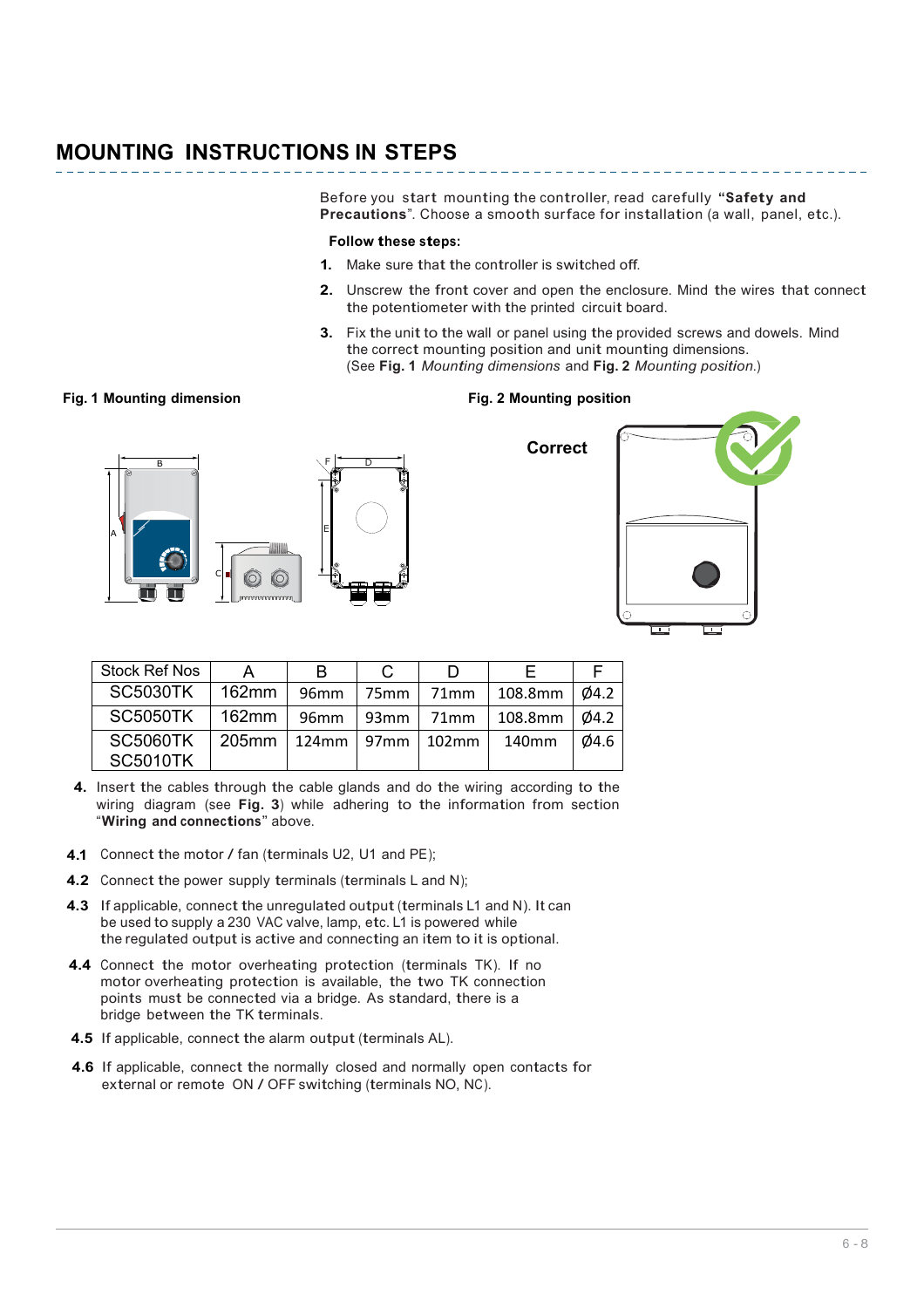#### **Fig. 3 Wiring and connections**





*Make sure you use cables with an appropriate diameter.*



*Make sure the connections are correct before you power the unit.*

- **5.** Adjust the minimum output voltage using the minimum speed trimmer (if necessary). The factory pre-set is 45 % and it can vary within the range 30—60 % of the supplied voltage. See **Fig. 4** *Min. speed trimmer*.
- Adjust the maximum output voltage using the maximum speed trimmer **6.** (if necessary). The factory pre-set is 100 % and it can vary within the range 70—100 % of the supplied voltage. See **Fig. 5** *Max. speed trimmer*.

#### **Fig. 4 Min. speed trimmer Fig. 5 Max. speed trimmer**



**7.** Select kick start or soft start using the jumper shown in **Fig. 6** *Kick start jumper.* The kick start duration time is 8—10 s. By default the jumper is connected, i.e. the pre-set mode is kick start. Keep the jumper installed or remove it depending on your start mode selection.

#### **Fig. 6 Kick start jumper**



( $\Box$  indicates closed position of the jumper)

- **8.** Close and fix the cover.
- **9.** Switch on the power supply.